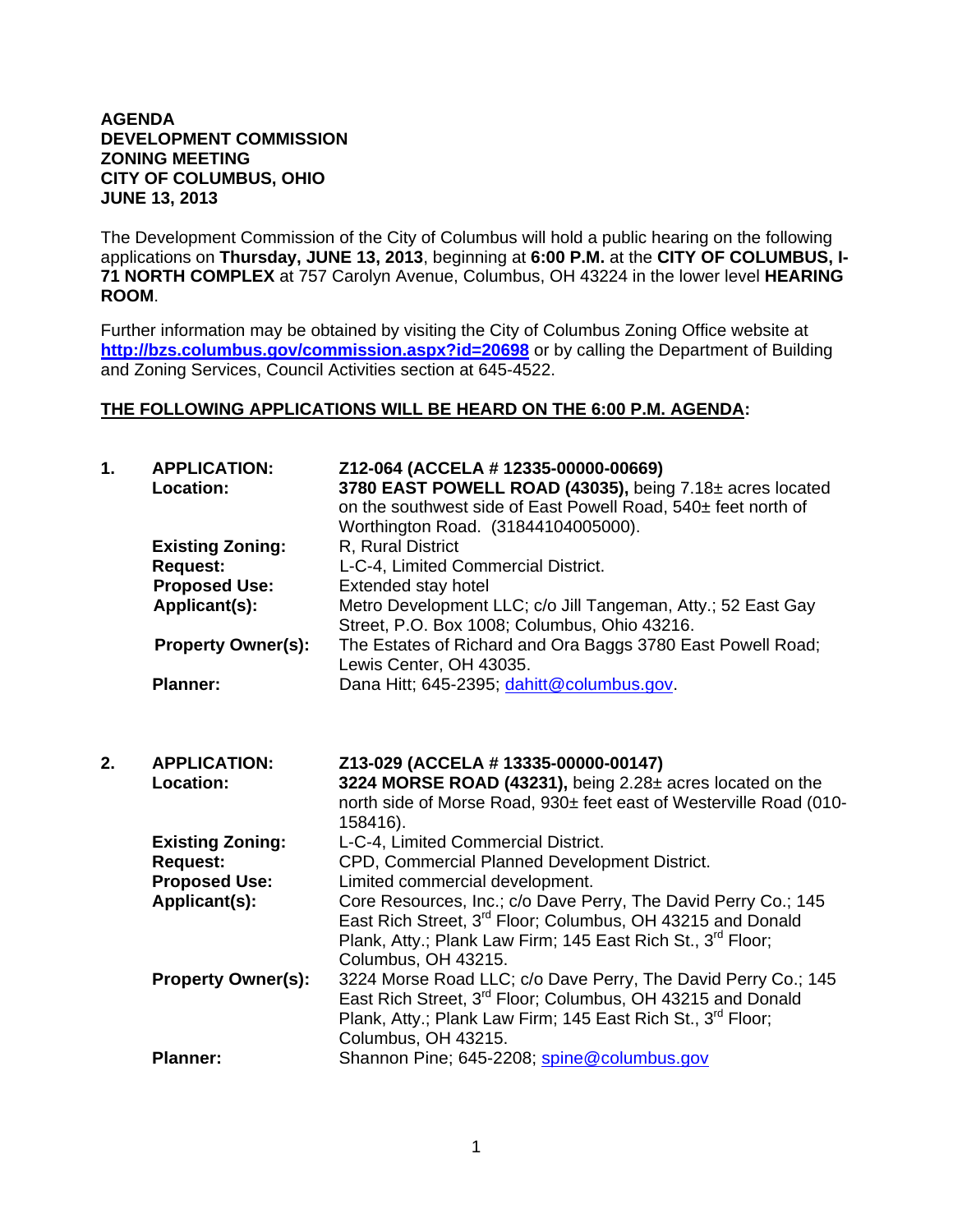| 3. | <b>APPLICATION:</b><br>Location:             | Z13-007 (ACCELA # 13335-00000-00067)<br>5700 NORTH HAMILTON ROAD (43230), being 2.91± acres<br>located on the east side of Hamilton Road, 438± feet north of<br>Preserve Boulevard (545-175660). |
|----|----------------------------------------------|--------------------------------------------------------------------------------------------------------------------------------------------------------------------------------------------------|
|    | <b>Existing Zoning:</b>                      | CPD, Commercial Planned Development District.                                                                                                                                                    |
|    | <b>Request:</b>                              | CPD, Commercial Planned Development District.                                                                                                                                                    |
|    | <b>Proposed Use:</b>                         | Commercial development.                                                                                                                                                                          |
|    | Applicant(s):                                | Hamilton II Retail LLC; c/o Melanie Wollenberg; 445 Hutchinson<br>Avenue, Suite 800; Columbus, OH 43235.                                                                                         |
|    | <b>Property Owner(s):</b>                    | The Applicant.                                                                                                                                                                                   |
|    | <b>Planner:</b>                              | Shannon Pine; 645-2208; spine@columbus.gov                                                                                                                                                       |
| 4. | <b>APPLICATION:</b>                          | Z13-032 (ACCELA # 13335-00000-00212)                                                                                                                                                             |
|    | <b>Location:</b>                             | 930 BETHEL ROAD (43214), being 3.38± acres located on the                                                                                                                                        |
|    |                                              | north side of Bethel Road, 385± feet east of Postlewaite Road<br>$(010-151847).$                                                                                                                 |
|    | <b>Existing Zoning:</b>                      | L-C-2, Limited Commercial District.                                                                                                                                                              |
|    | <b>Request:</b>                              | CPD, Commercial Planned Development District.                                                                                                                                                    |
|    | <b>Proposed Use:</b>                         | Expansion of existing medical office building.                                                                                                                                                   |
|    | Applicant(s):                                | ENT Investments-Bethel Surgery Ltd.; c/o Donald Plank, Plank Law                                                                                                                                 |
|    |                                              | Firm; 145 East Rich St., 3 <sup>rd</sup> Floor; Columbus, OH 43215.                                                                                                                              |
|    | <b>Property Owner(s):</b><br><b>Planner:</b> | The Applicant.<br>Shannon Pine, 645-2208, spine@columbus.gov                                                                                                                                     |
|    |                                              |                                                                                                                                                                                                  |
| 5. | <b>APPLICATION:</b>                          | Z13-022 (ACCELA # 13335-00000-00133)                                                                                                                                                             |
|    | Location:                                    | 3355 SOUTH HIGH STREET (43207), being 1.7± acres located on                                                                                                                                      |
|    |                                              | the west side of South High Street, 834± feet north of West                                                                                                                                      |
|    |                                              | Williams Road (010-112334; Far South Columbus Area                                                                                                                                               |
|    |                                              | Commission).                                                                                                                                                                                     |
|    | <b>Existing Zoning:</b><br><b>Request:</b>   | C-4, Commercial District.                                                                                                                                                                        |
|    | <b>Proposed Use:</b>                         | L-M, Limited Manufacturing District.<br>Wholesale supply.                                                                                                                                        |
|    | Applicant(s):                                | JC Roofing Supply; c/o Jeffrey L. Brown, Atty.; Smith and Hale; 37                                                                                                                               |
|    |                                              | West Broad Street, Suite 725; Columbus, OH 43215.                                                                                                                                                |
|    | <b>Property Owner(s):</b>                    | Claudia M. Jayne; c/o Jonathan G. Jayne; 1535 Keystone Avenue;                                                                                                                                   |
|    |                                              | Dayton, OH 45403.                                                                                                                                                                                |
|    | <b>Planner:</b>                              | Shannon Pine; 645-2208; spine@columbus.gov                                                                                                                                                       |